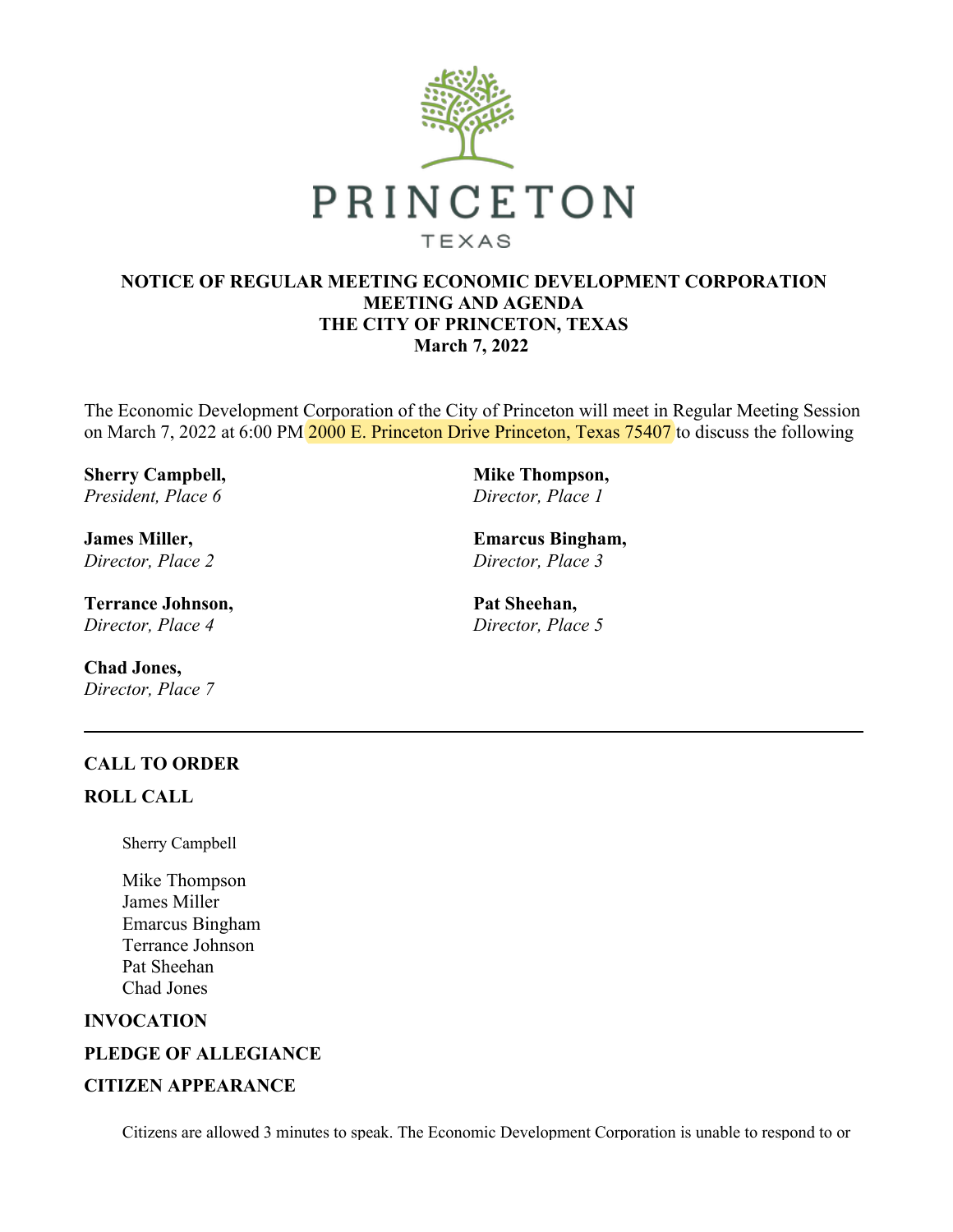Citizens are allowed 3 minutes to speak. The Economic Development Corporation is unable to respond to or discuss any issues that are brought up during this section that are not on the agenda, other than to make statements of specific factual information in response to a citizens inquiry or to recite existing policy in response to any inquiry.

## **CONSENT AGENDA**

All consent agenda items listed are considered to be routine by the Economic Development Corporation and will be enacted by one motion. There will be no separate discussion of these items unless a Board Member so requests, in which event the item will be removed from the Consent Agenda and considered in its normal sequence on the agenda.

## **Minutes**

Discussion and possible action regarding the minutes of the February 7, 2022 Regular Economic Development Corporation Meeting. [EDC Meeting Minutes 02.07.22.docx](https://legistarweb-production.s3.amazonaws.com/uploads/attachment/pdf/1239687/EDC_Meeting_Minutes_02.07.22.pdf)

## **EDC Financial Statement and Sales Tax**

Discussion and possible action regarding EDC financial statement and sales tax. [04-Jan 2022 EDC.pdf](https://legistarweb-production.s3.amazonaws.com/uploads/attachment/pdf/1254798/04-Jan_2022_EDC.pdf)

## **REGULAR AGENDA**

## **2022- Marketing Presentation**

**012** Discussion and possible action regarding formal presentations given to the EDC Board by RFP Marketing Selectees Insyteful Marketing and JSL Marketing.

## **2022- Resolution 2022-03-07-R (Detention Ponds Additional Funding)**

**013** Discussion & possible action regarding a resolution of the City of Princeton, Texas. 4A Economic Development Corporation establishing the allocation of additional funds for specific project, and authorizing the City Manager to execute the required document to complete the project.

[Economic Development Corporation Resolution 2022-03-07-R for Commitment of Additional Funds](https://legistarweb-production.s3.amazonaws.com/uploads/attachment/pdf/1273603/Economic_Development_Corporation_Resolution_2022-03-07-R_for_Commitment_of_Additional_Funds_to_Detention_Ponds_in_the_EDC_park.pdf) to Detention Ponds in the EDC park.pdf

## **2022- Future Agenda Items**

**014** Possible action to approve request for items to be placed on a future agenda and NOT for discussion of these request.

#### **EXECUTIVE SESSION**

Section 51.071 (2) Texas Government Code. Consultation with the City Attorney on a matter in which the duty of the attorney to the governmental body under the Texas Disciplinary Rules of Professional Conduct of the State Bar of Texas clearly conflicts with this chapter on any posted agenda items.

(Tex. Gov't Code §551.072.) Discuss or deliberate the purchase, exchange, lease, or value of real property.

(Tex. Gov't Code §551.087.) Discuss or deliberate Economic Development Negotiations: (1) To discuss or deliberate regarding commercial or financial information that the Board has received from a business prospect that the Board seeks to have locate, stay, or expand in or near the territory of the City of Princeton and with which the Board is conducting economic development negotiations; or